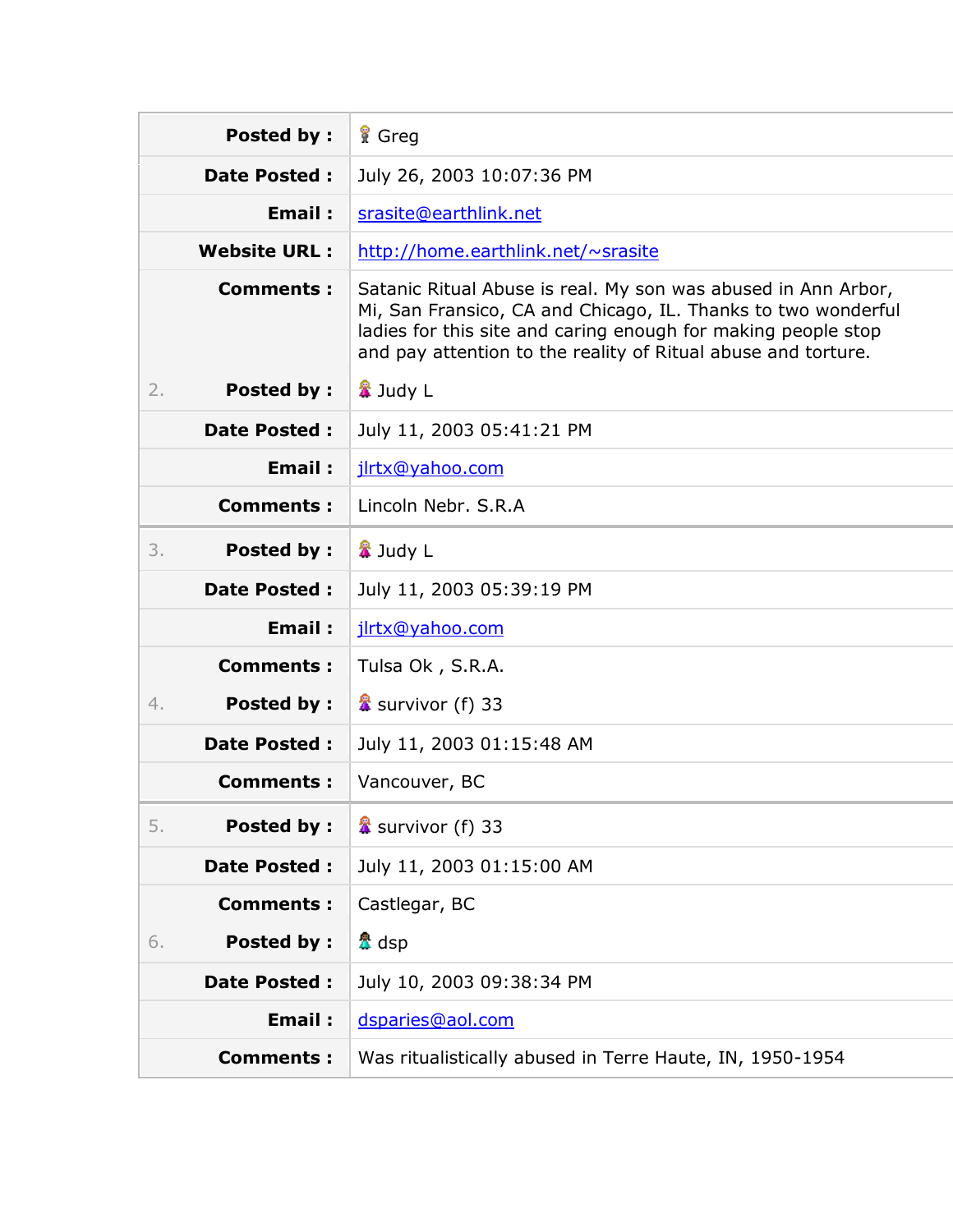| 7.  | <b>Posted by:</b>   | <b>E</b> Jeanne Adams                                                                                                                                                                                                                                                                                                                    |
|-----|---------------------|------------------------------------------------------------------------------------------------------------------------------------------------------------------------------------------------------------------------------------------------------------------------------------------------------------------------------------------|
|     | <b>Date Posted:</b> | July 07, 2003 02:47:12 PM                                                                                                                                                                                                                                                                                                                |
|     | <b>Email:</b>       | mrlight@konnections.net                                                                                                                                                                                                                                                                                                                  |
|     | <b>Website URL:</b> | www.mrlight.org                                                                                                                                                                                                                                                                                                                          |
|     | <b>Comments:</b>    | Ritual abuse took place in Sacramento and Bay area 1958-1960.<br>There was also a sophisticated child sex ring operating in<br>Sacramento during that time.                                                                                                                                                                              |
| 8.  | <b>Posted by:</b>   | 2∄ jlt                                                                                                                                                                                                                                                                                                                                   |
|     | <b>Date Posted:</b> | July 04, 2003 10:36:25 PM                                                                                                                                                                                                                                                                                                                |
|     | <b>Comments:</b>    | in and around hagerstown maryland                                                                                                                                                                                                                                                                                                        |
| 9.  | <b>Posted by:</b>   | <b>▲ Addi</b>                                                                                                                                                                                                                                                                                                                            |
|     | <b>Date Posted:</b> | July 04, 2003 03:42:08 PM                                                                                                                                                                                                                                                                                                                |
|     | <b>Comments:</b>    | NW Iowa, northern Michigan, Denver-area, others?                                                                                                                                                                                                                                                                                         |
| 10. | <b>Posted by:</b>   | <b>&amp;</b> Mercedes                                                                                                                                                                                                                                                                                                                    |
|     | <b>Date Posted:</b> | July 02, 2003 12:09:05 PM                                                                                                                                                                                                                                                                                                                |
|     | Email:              | mfrancis53@msn.com                                                                                                                                                                                                                                                                                                                       |
|     | <b>Comments:</b>    | I was abused in Union Springs, Alabama, Bessemer, Al. and all<br>over the country. I grew up in a multigenerational satanist family.<br>MY abuse lasted 23 years. I was sent to Germany for programming<br>and to Japan, Mexico, and France. I did not attend public school.<br>My abuse was chronic.                                    |
| 11. | <b>Posted by:</b>   | The Dominion Conquest                                                                                                                                                                                                                                                                                                                    |
|     | <b>Date Posted:</b> | June 30, 2003 09:35:18 PM                                                                                                                                                                                                                                                                                                                |
|     | <b>Email:</b>       | D0minionConquesT@aol.com                                                                                                                                                                                                                                                                                                                 |
|     | <b>Website URL:</b> | http://www.angelfire.com/ab7/gift_of_many/index.html                                                                                                                                                                                                                                                                                     |
|     | <b>Comments:</b>    | i survived different types of abuse at the hands of mostly my<br>mother. from the ages of infancy to 21 years of age. today im<br>fighting against my mother to hopefully stop her from further<br>abusing anyone else, including my younger siblings. have stregnth<br>and believe in yourself. im originally from NY which is where my |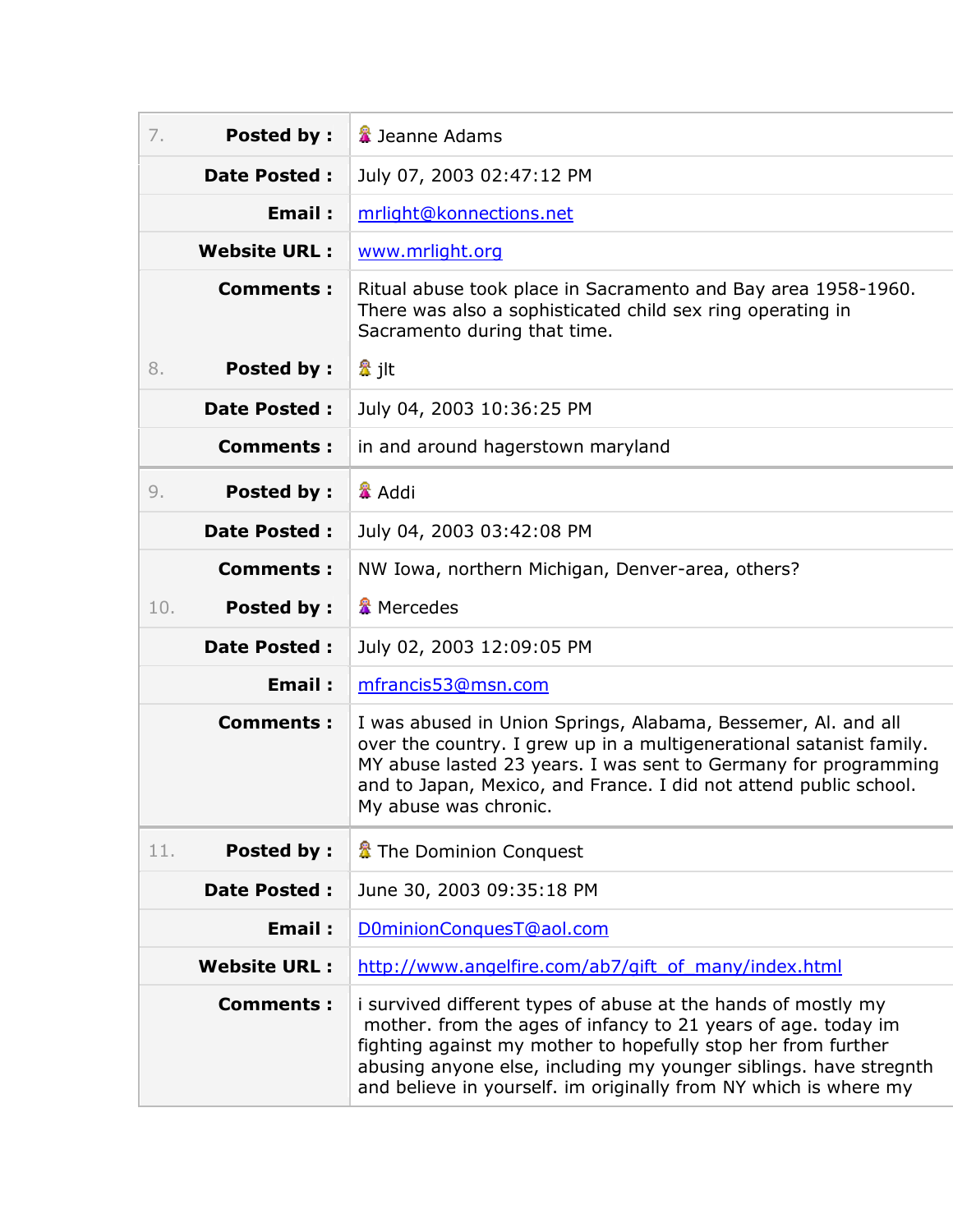|     |                     | abuse took place. i made it out and i only wish the same for others.                                                                                                                                                                                                                                                                                                                                                                                                                                                                                                                                                                        |
|-----|---------------------|---------------------------------------------------------------------------------------------------------------------------------------------------------------------------------------------------------------------------------------------------------------------------------------------------------------------------------------------------------------------------------------------------------------------------------------------------------------------------------------------------------------------------------------------------------------------------------------------------------------------------------------------|
| 12. | <b>Posted by:</b>   | <b>▲</b> moonflower                                                                                                                                                                                                                                                                                                                                                                                                                                                                                                                                                                                                                         |
|     | <b>Date Posted:</b> | June 30, 2003 06:04:13 PM                                                                                                                                                                                                                                                                                                                                                                                                                                                                                                                                                                                                                   |
|     | Email:              | sweetpea20@bellsouth.net                                                                                                                                                                                                                                                                                                                                                                                                                                                                                                                                                                                                                    |
|     | <b>Comments:</b>    | My abuses were in the new york state and danbury ct. areas in the 1<br>ritualistic truamas involving cult like games with grail and egyptian n<br>alien scenerios were also used at times. These occurred with my pare<br>family friends. The sites included parks around the fingerlake areas d<br>taken to monestarys, wineries, a cemetary, a church, a lighthouse ar<br>Programming, electrical shocking and experimentation was also part<br>programming included angelic wars, dark and light and kabbala. The<br>black hats and black suits. The women wore long bluish purple gown<br>up at the ends. We call them the dark people. |
| 13. | <b>Posted by:</b>   | Lois <sup>1</sup>                                                                                                                                                                                                                                                                                                                                                                                                                                                                                                                                                                                                                           |
|     | <b>Date Posted:</b> | June 30, 2003 09:29:55 AM                                                                                                                                                                                                                                                                                                                                                                                                                                                                                                                                                                                                                   |
|     | Email:              | dibs99@earthlink.net                                                                                                                                                                                                                                                                                                                                                                                                                                                                                                                                                                                                                        |
|     | <b>Comments:</b>    | I was born into a Satanic Cult in Cedar City, Utah. I was also ritualily<br>desert, Manhattan Beach, and Los Angeles (esp the Crenshaw area)                                                                                                                                                                                                                                                                                                                                                                                                                                                                                                |
| 14. | <b>Posted by:</b>   | <b>&amp;</b> Cindy                                                                                                                                                                                                                                                                                                                                                                                                                                                                                                                                                                                                                          |
|     | <b>Date Posted:</b> | June 30, 2003 08:58:28 AM                                                                                                                                                                                                                                                                                                                                                                                                                                                                                                                                                                                                                   |
|     | Email:              | eagleswings14@msn.com                                                                                                                                                                                                                                                                                                                                                                                                                                                                                                                                                                                                                       |
|     | <b>Comments:</b>    | Alexandria, Camp Livingston, Camp Beauregard, just to name a few.                                                                                                                                                                                                                                                                                                                                                                                                                                                                                                                                                                           |
| 15. | <b>Posted by:</b>   | <b>Kathryn</b>                                                                                                                                                                                                                                                                                                                                                                                                                                                                                                                                                                                                                              |
|     | <b>Date Posted:</b> | June 25, 2003 11:24:27 AM                                                                                                                                                                                                                                                                                                                                                                                                                                                                                                                                                                                                                   |
|     | <b>Comments:</b>    | Denver-Northglen                                                                                                                                                                                                                                                                                                                                                                                                                                                                                                                                                                                                                            |
| 16. | <b>Posted by:</b>   | <b>X</b> Kathryn                                                                                                                                                                                                                                                                                                                                                                                                                                                                                                                                                                                                                            |
|     | <b>Date Posted:</b> | June 25, 2003 11:22:46 AM                                                                                                                                                                                                                                                                                                                                                                                                                                                                                                                                                                                                                   |
|     | <b>Email:</b>       | kathryna@comcast.net                                                                                                                                                                                                                                                                                                                                                                                                                                                                                                                                                                                                                        |
|     | <b>Comments:</b>    | Hobart, Oklahoma near Lugert Lake                                                                                                                                                                                                                                                                                                                                                                                                                                                                                                                                                                                                           |
|     |                     |                                                                                                                                                                                                                                                                                                                                                                                                                                                                                                                                                                                                                                             |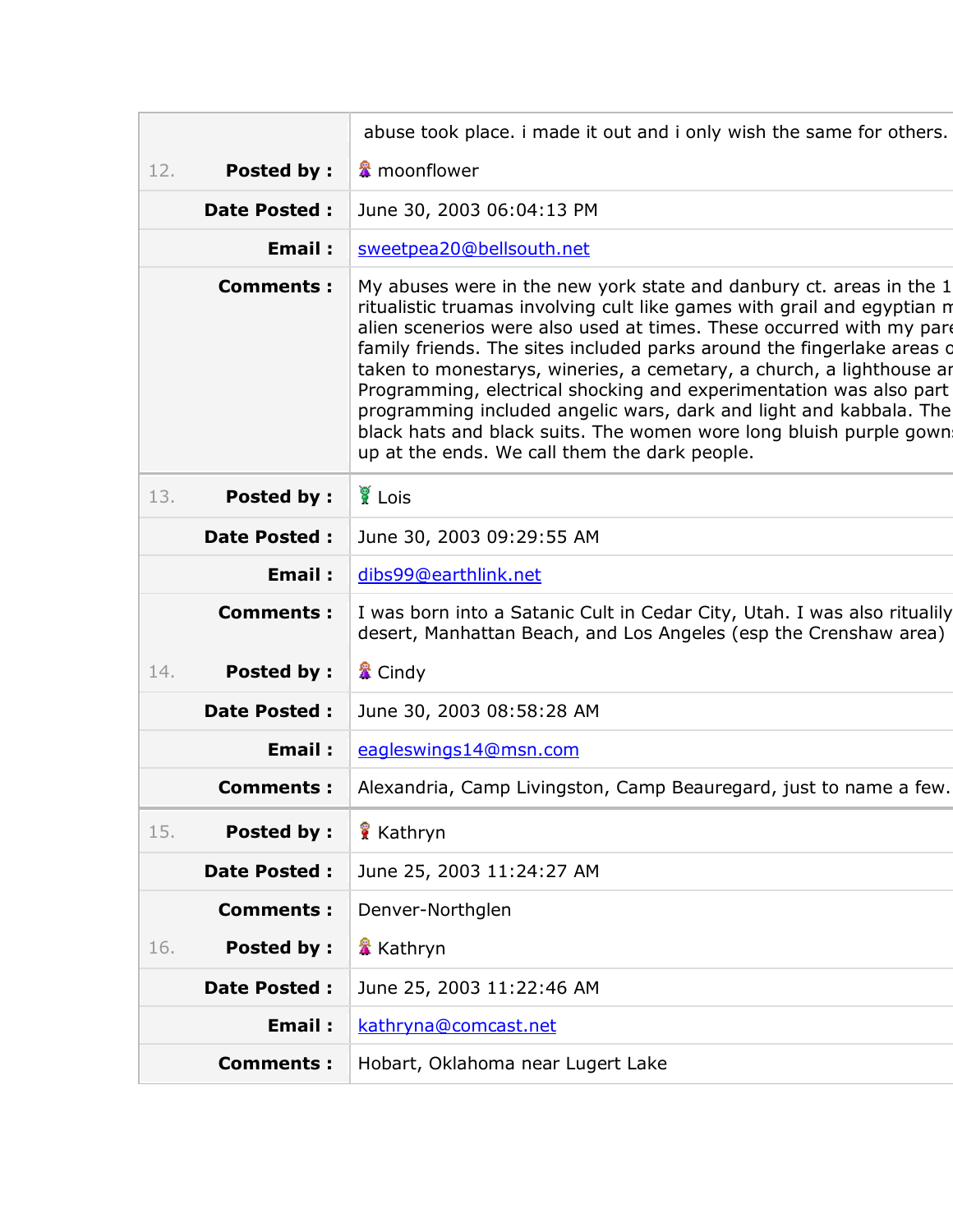| 17. | <b>Posted by:</b>   | Gillian Taylor      |                                                                                                                                                                          |
|-----|---------------------|---------------------|--------------------------------------------------------------------------------------------------------------------------------------------------------------------------|
|     | <b>Date Posted:</b> |                     | June 25, 2003 05:37:32 AM                                                                                                                                                |
|     | Email:              |                     | gktaylor2001@yahoo.com                                                                                                                                                   |
|     | <b>Comments:</b>    |                     | If there are others who are able to talk about NZ then do.                                                                                                               |
| 18. | <b>Posted by:</b>   | <b>A</b> KAT        |                                                                                                                                                                          |
|     | <b>Date Posted:</b> |                     | June 23, 2003 09:56:57 PM                                                                                                                                                |
|     | <b>Comments:</b>    |                     | Rohnert Pk, CA 1998-2002 I'm in my 40s, a female and have experie<br>Native American gang, karate studio and @ least one policeman and<br>stopped, the threats have not. |
| 19. | <b>Posted by:</b>   | $\frac{2}{4}$ 'lex  |                                                                                                                                                                          |
|     | <b>Date Posted:</b> |                     | June 23, 2003 05:11:16 PM                                                                                                                                                |
|     | <b>Comments:</b>    | real. It must stop. | I was abused in many countries, but lived in the mountains of NC. Pe                                                                                                     |
| 20. | <b>Posted by:</b>   | Rob H               |                                                                                                                                                                          |
|     | <b>Date Posted:</b> |                     | June 23, 2003 04:03:09 PM                                                                                                                                                |
|     | <b>Comments:</b>    |                     | Baldwin Park Bible Church, was not satanic ritual abuse but was defir<br>abuse. During the mid to late 50's.                                                             |
| 21. | <b>Posted by:</b>   | <sup>量</sup> Rose   |                                                                                                                                                                          |
|     | Date Posted :       |                     | June 23, 2003 09:54:43 AM                                                                                                                                                |
|     |                     |                     | <b>Email:</b> angelmamac@aol.com                                                                                                                                         |
|     | <b>Comments:</b>    |                     | I was ritually abused in the Albany New York area and possibly NYcit<br>the Catholic church with other affiliations.                                                     |
| 22. | <b>Posted by:</b>   | <b>■</b> Sonia      |                                                                                                                                                                          |
|     | <b>Date Posted:</b> |                     | June 22, 2003 10:36:07 AM                                                                                                                                                |
|     | <b>Comments:</b>    |                     | Harbor View neighborhood, Lorton, VA                                                                                                                                     |
| 23. |                     | <b>Posted by:</b>   | <i>i</i> f jane                                                                                                                                                          |
|     |                     | <b>Date Posted:</b> | June 22, 2003 10:09:32 AM                                                                                                                                                |
|     |                     |                     |                                                                                                                                                                          |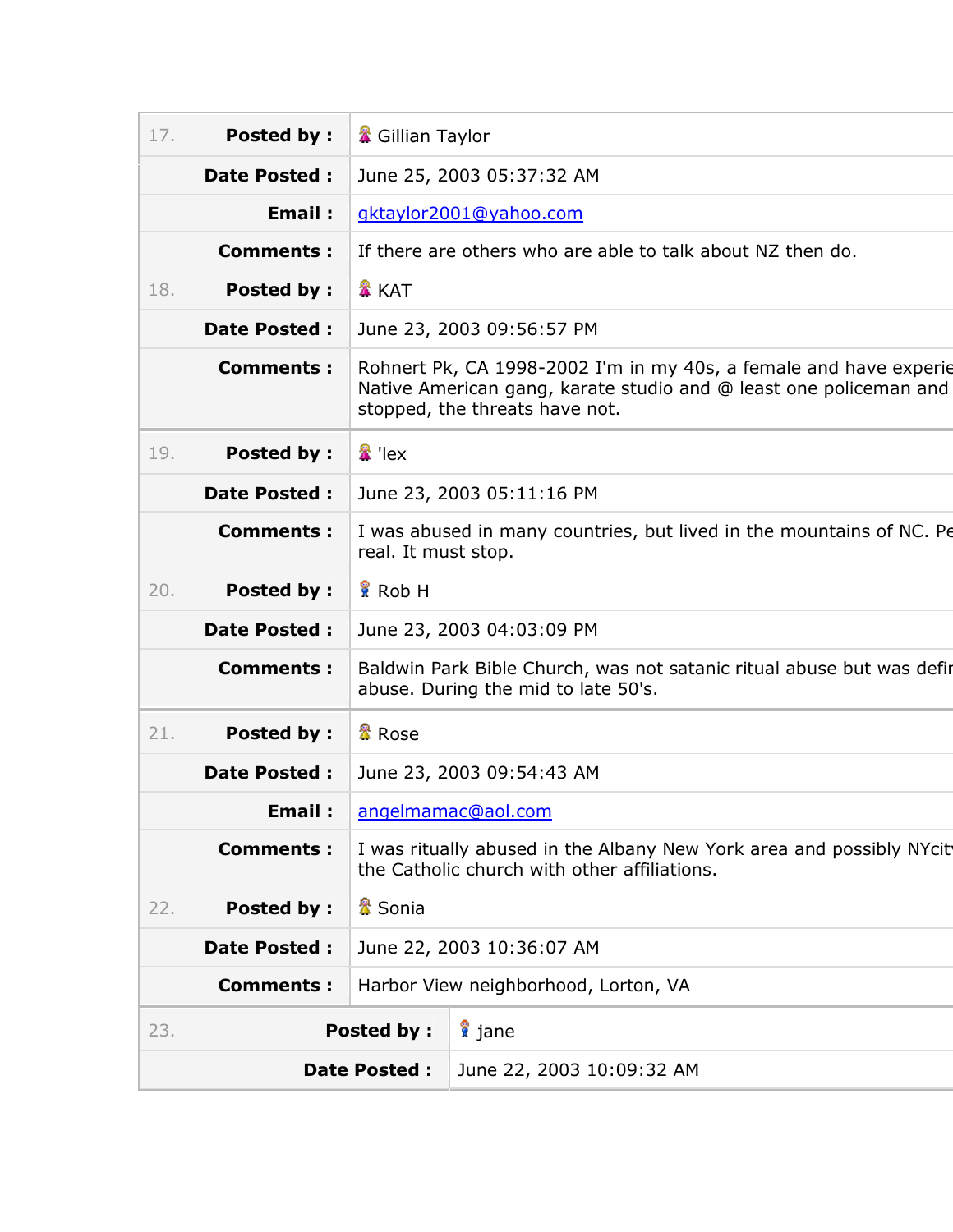| <b>Comments:</b>         | Revelstoke, BC, 1948                           |
|--------------------------|------------------------------------------------|
| <b>Posted by:</b><br>24. | lane                                           |
| <b>Date Posted:</b>      | June 22, 2003 10:08:43 AM                      |
| Comments :               | saskatoon 1944-57                              |
| <b>Posted by:</b><br>25. | ∥ ¶ Iyn                                        |
| <b>Date Posted:</b>      | June 20, 2003 10:48:06 AM                      |
| <b>Comments:</b>         | survivor of generational satanic ritual abuse. |

| <b>Posted by:</b>       | <b>f</b> Greg                                                                                                                                                                                                                                                    |  |
|-------------------------|------------------------------------------------------------------------------------------------------------------------------------------------------------------------------------------------------------------------------------------------------------------|--|
| <b>Date Posted:</b>     | July 26, 2003 10:07:36 PM                                                                                                                                                                                                                                        |  |
| Email:                  | srasite@earthlink.net                                                                                                                                                                                                                                            |  |
| <b>Website URL:</b>     | http://home.earthlink.net/~srasite                                                                                                                                                                                                                               |  |
| <b>Comments:</b>        | Satanic Ritual Abuse is real. My son was abused in Ann Arbor, Mi, San<br>Fransico, CA and Chicago, IL. Thanks to two wonderful ladies for this site<br>and caring enough for making people stop and pay attention to the reality of<br>Ritual abuse and torture. |  |
| <b>Posted by:</b><br>2. | <b>公</b> Judy L                                                                                                                                                                                                                                                  |  |
| <b>Date Posted:</b>     | July 11, 2003 05:41:21 PM                                                                                                                                                                                                                                        |  |
| Email:                  | jlrtx@yahoo.com                                                                                                                                                                                                                                                  |  |
| <b>Comments:</b>        | Lincoln Nebr. S.R.A                                                                                                                                                                                                                                              |  |
| <b>Posted by:</b><br>3. | <b>X</b> Judy L                                                                                                                                                                                                                                                  |  |
| <b>Date Posted:</b>     | July 11, 2003 05:39:19 PM                                                                                                                                                                                                                                        |  |
| Email:                  | jlrtx@yahoo.com                                                                                                                                                                                                                                                  |  |
| <b>Comments:</b>        | Tulsa Ok, S.R.A.                                                                                                                                                                                                                                                 |  |
| <b>Posted by:</b><br>4. | Survivor (f) 33                                                                                                                                                                                                                                                  |  |
| <b>Date Posted:</b>     | July 11, 2003 01:15:48 AM                                                                                                                                                                                                                                        |  |
| <b>Comments:</b>        | Vancouver, BC                                                                                                                                                                                                                                                    |  |
| Posted by:<br>5.        | $\frac{1}{4}$ survivor (f) 33                                                                                                                                                                                                                                    |  |
| <b>Date Posted:</b>     | July 11, 2003 01:15:00 AM                                                                                                                                                                                                                                        |  |
| <b>Comments:</b>        | Castlegar, BC                                                                                                                                                                                                                                                    |  |
| <b>Posted by:</b><br>6. | <mark>疊</mark> dsp                                                                                                                                                                                                                                               |  |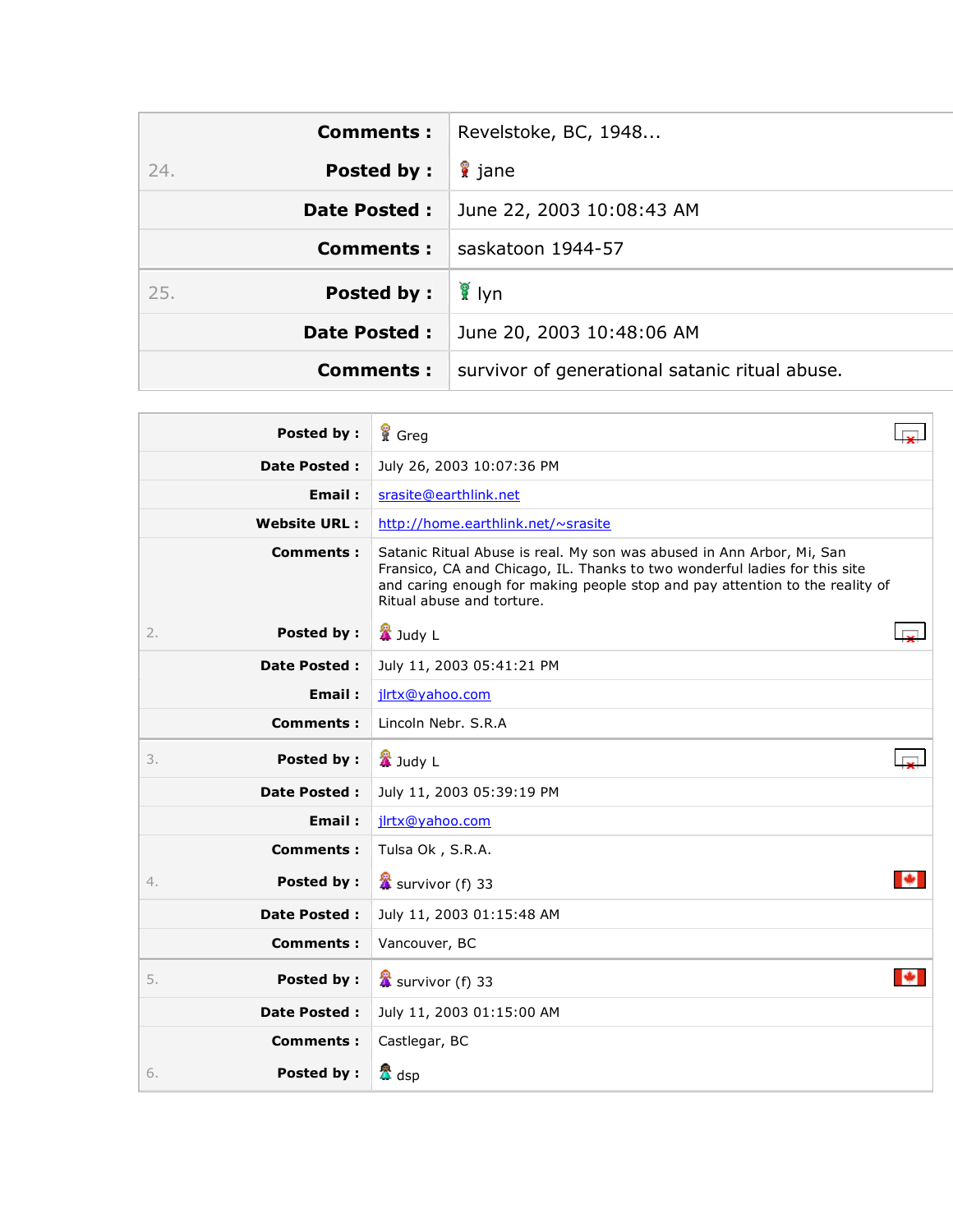| <b>Date Posted:</b>      | July 10, 2003 09:38:34 PM                                                                                                                                                                                                                                                                                                                                                                                                                   |  |
|--------------------------|---------------------------------------------------------------------------------------------------------------------------------------------------------------------------------------------------------------------------------------------------------------------------------------------------------------------------------------------------------------------------------------------------------------------------------------------|--|
| Email:                   | dsparies@aol.com                                                                                                                                                                                                                                                                                                                                                                                                                            |  |
| Comments:                | Was ritualistically abused in Terre Haute, IN, 1950-1954                                                                                                                                                                                                                                                                                                                                                                                    |  |
| <b>Posted by:</b><br>7.  | Jeanne Adams                                                                                                                                                                                                                                                                                                                                                                                                                                |  |
| Date Posted :            | July 07, 2003 02:47:12 PM                                                                                                                                                                                                                                                                                                                                                                                                                   |  |
| Email:                   | mrlight@konnections.net                                                                                                                                                                                                                                                                                                                                                                                                                     |  |
| <b>Website URL:</b>      | www.mrlight.org                                                                                                                                                                                                                                                                                                                                                                                                                             |  |
| <b>Comments:</b>         | Ritual abuse took place in Sacramento and Bay area 1958-1960. There<br>was also a sophisticated child sex ring operating in Sacramento during<br>that time.                                                                                                                                                                                                                                                                                 |  |
| <b>Posted by:</b><br>8.  | 魯 jlt                                                                                                                                                                                                                                                                                                                                                                                                                                       |  |
| Date Posted :            | July 04, 2003 10:36:25 PM                                                                                                                                                                                                                                                                                                                                                                                                                   |  |
| Comments:                | in and around hagerstown maryland                                                                                                                                                                                                                                                                                                                                                                                                           |  |
| <b>Posted by:</b><br>9.  | Addi                                                                                                                                                                                                                                                                                                                                                                                                                                        |  |
| Date Posted :            | July 04, 2003 03:42:08 PM                                                                                                                                                                                                                                                                                                                                                                                                                   |  |
| Comments:                | NW Iowa, northern Michigan, Denver-area, others?                                                                                                                                                                                                                                                                                                                                                                                            |  |
| <b>Posted by:</b><br>10. | <b>■</b> Mercedes                                                                                                                                                                                                                                                                                                                                                                                                                           |  |
| Date Posted :            | July 02, 2003 12:09:05 PM                                                                                                                                                                                                                                                                                                                                                                                                                   |  |
| Email:                   | mfrancis53@msn.com                                                                                                                                                                                                                                                                                                                                                                                                                          |  |
| <b>Comments:</b>         | I was abused in Union Springs, Alabama, Bessemer, Al. and all over<br>the country. I grew up in a multigenerational satanist family. MY abuse<br>lasted 23 years. I was sent to Germany for programning and to Japan,<br>Mexico, and France. I did not attend public school. My abuse was chronic.                                                                                                                                          |  |
| <b>Posted by:</b><br>11. | The Dominion Conquest                                                                                                                                                                                                                                                                                                                                                                                                                       |  |
| <b>Date Posted:</b>      | June 30, 2003 09:35:18 PM                                                                                                                                                                                                                                                                                                                                                                                                                   |  |
| Email:                   | D0minionConquesT@aol.com                                                                                                                                                                                                                                                                                                                                                                                                                    |  |
| <b>Website URL:</b>      | http://www.angelfire.com/ab7/gift_of_many/index.html                                                                                                                                                                                                                                                                                                                                                                                        |  |
| <b>Comments:</b>         | i survived different types of abuse at the hands of mostly my mother.<br>from the ages of infancy to 21 years of age. today im fighting against my<br>mother to hopefully stop her from further abusing anyone else, including my<br>younger siblings. have stregnth and believe in yourself. im originally from NY<br>which is where my abuse took place. i made it out and i only wish the same<br>for others. take care and stay strong. |  |
| Posted by:<br>12.        | <b>■</b> moonflower                                                                                                                                                                                                                                                                                                                                                                                                                         |  |
| <b>Date Posted:</b>      | June 30, 2003 06:04:13 PM                                                                                                                                                                                                                                                                                                                                                                                                                   |  |
| Email:                   | sweetpea20@bellsouth.net                                                                                                                                                                                                                                                                                                                                                                                                                    |  |
| <b>Comments:</b>         | My abuses were in the new york state and danbury ct. areas in the 1940s                                                                                                                                                                                                                                                                                                                                                                     |  |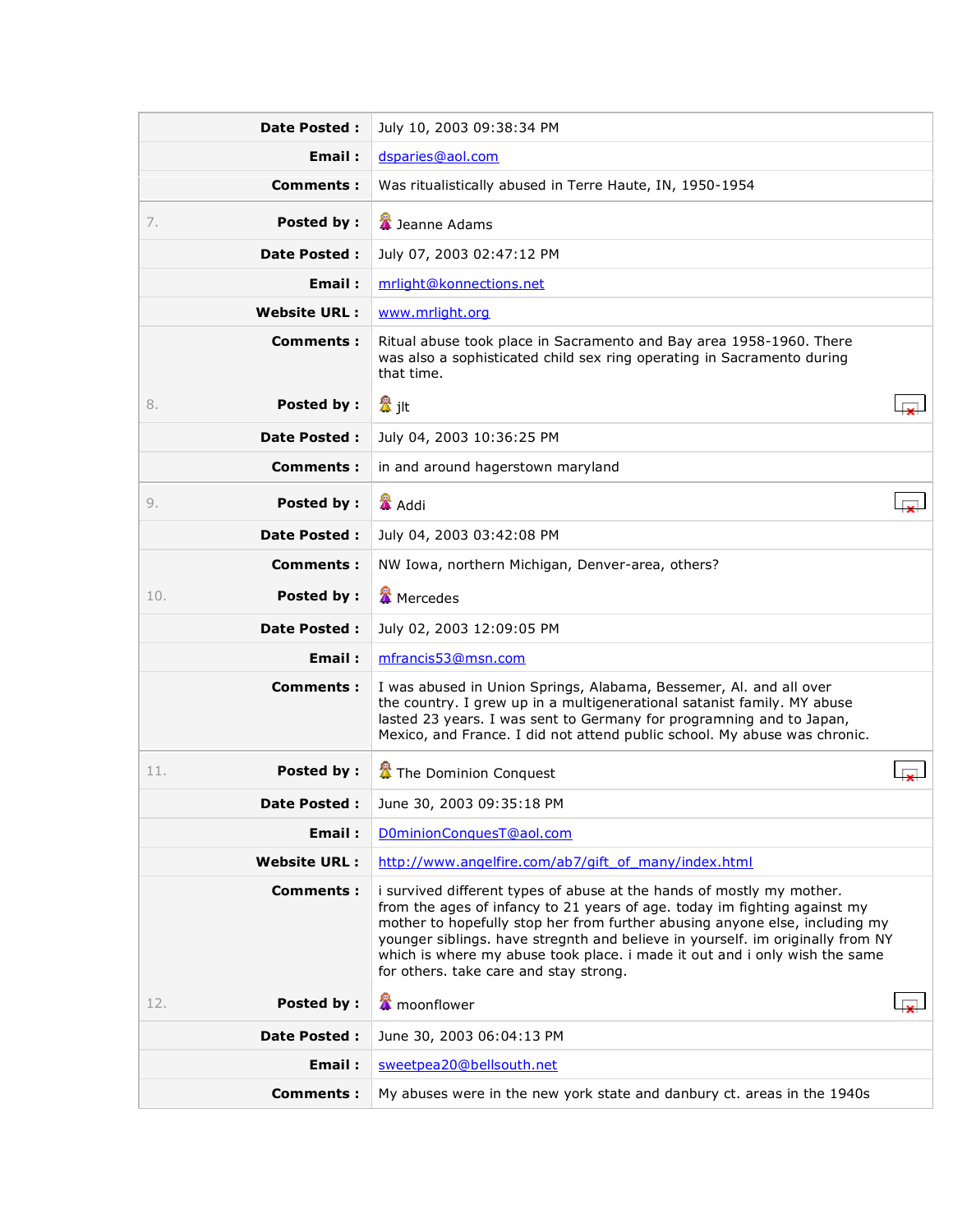|                          | and 1950s. I had ritualistic truamas involving cult like games with grail and<br>egyptian mythological themes and ufo alien scenerios were also used at times.<br>These occurred with my parents, other relatives and family friends. The sites<br>included parks around the fingerlake areas of n.y. state. I recall being taken to<br>monestarys, wineries, a cemetary, a church, a lighthouse and a military base.<br>Programming, electrical shocking and experimentation was also part of my<br>trauma. One area of programming included angelic wars, dark and light and<br>kabbala. The men wore tall stovepipe black hats and black suits. The women<br>wore long bluish purple gowns and dark black hair turned up at the ends.<br>We call them the dark people. |  |
|--------------------------|---------------------------------------------------------------------------------------------------------------------------------------------------------------------------------------------------------------------------------------------------------------------------------------------------------------------------------------------------------------------------------------------------------------------------------------------------------------------------------------------------------------------------------------------------------------------------------------------------------------------------------------------------------------------------------------------------------------------------------------------------------------------------|--|
| Posted by:<br>13.        | $\sum_{k=1}^{\infty}$ Lois                                                                                                                                                                                                                                                                                                                                                                                                                                                                                                                                                                                                                                                                                                                                                |  |
| Date Posted:             | June 30, 2003 09:29:55 AM                                                                                                                                                                                                                                                                                                                                                                                                                                                                                                                                                                                                                                                                                                                                                 |  |
| Email:                   | dibs99@earthlink.net                                                                                                                                                                                                                                                                                                                                                                                                                                                                                                                                                                                                                                                                                                                                                      |  |
| Comments:                | I was born into a Satanic Cult in Cedar City, Utah. I was also ritualily<br>abused in California, in the desert, Manhattan Beach, and Los Angeles (esp the<br>Crenshaw area)                                                                                                                                                                                                                                                                                                                                                                                                                                                                                                                                                                                              |  |
| <b>Posted by:</b><br>14. | <b>X</b> Cindy                                                                                                                                                                                                                                                                                                                                                                                                                                                                                                                                                                                                                                                                                                                                                            |  |
| <b>Date Posted:</b>      | June 30, 2003 08:58:28 AM                                                                                                                                                                                                                                                                                                                                                                                                                                                                                                                                                                                                                                                                                                                                                 |  |
| Email:                   | eagleswings14@msn.com                                                                                                                                                                                                                                                                                                                                                                                                                                                                                                                                                                                                                                                                                                                                                     |  |
| Comments:                | Alexandria, Camp Livingston, Camp Beauregard, just to name a few. Lots of<br>German Doctors                                                                                                                                                                                                                                                                                                                                                                                                                                                                                                                                                                                                                                                                               |  |
| Posted by:<br>15.        | Kathryn                                                                                                                                                                                                                                                                                                                                                                                                                                                                                                                                                                                                                                                                                                                                                                   |  |
| <b>Date Posted:</b>      | June 25, 2003 11:24:27 AM                                                                                                                                                                                                                                                                                                                                                                                                                                                                                                                                                                                                                                                                                                                                                 |  |
| <b>Comments:</b>         | Denver-Northglen                                                                                                                                                                                                                                                                                                                                                                                                                                                                                                                                                                                                                                                                                                                                                          |  |
| Posted by:<br>16.        | <b>X</b> Kathryn                                                                                                                                                                                                                                                                                                                                                                                                                                                                                                                                                                                                                                                                                                                                                          |  |
| <b>Date Posted:</b>      | June 25, 2003 11:22:46 AM                                                                                                                                                                                                                                                                                                                                                                                                                                                                                                                                                                                                                                                                                                                                                 |  |
| Email:                   | kathryna@comcast.net                                                                                                                                                                                                                                                                                                                                                                                                                                                                                                                                                                                                                                                                                                                                                      |  |
| Comments :               | Hobart, Oklahoma near Lugert Lake                                                                                                                                                                                                                                                                                                                                                                                                                                                                                                                                                                                                                                                                                                                                         |  |
| <b>Posted by:</b><br>17. | Gillian Taylor                                                                                                                                                                                                                                                                                                                                                                                                                                                                                                                                                                                                                                                                                                                                                            |  |
| <b>Date Posted:</b>      | June 25, 2003 05:37:32 AM                                                                                                                                                                                                                                                                                                                                                                                                                                                                                                                                                                                                                                                                                                                                                 |  |
| Email:                   | gktaylor2001@yahoo.com                                                                                                                                                                                                                                                                                                                                                                                                                                                                                                                                                                                                                                                                                                                                                    |  |
| <b>Comments:</b>         | If there are others who are able to talk about NZ then do.                                                                                                                                                                                                                                                                                                                                                                                                                                                                                                                                                                                                                                                                                                                |  |
| <b>Posted by:</b><br>18. | <b>置 KAT</b>                                                                                                                                                                                                                                                                                                                                                                                                                                                                                                                                                                                                                                                                                                                                                              |  |
| <b>Date Posted:</b>      | June 23, 2003 09:56:57 PM                                                                                                                                                                                                                                                                                                                                                                                                                                                                                                                                                                                                                                                                                                                                                 |  |
| <b>Comments:</b>         | Rohnert Pk, CA 1998-2002 I'm in my 40s, a female and have experienced<br>RA. It involved a Native American gang, karate studio and @ least one<br>policeman and city official. The abuse has stopped, the threats have not.                                                                                                                                                                                                                                                                                                                                                                                                                                                                                                                                               |  |
| Posted by:<br>19.        | <sup>量</sup> 'lex                                                                                                                                                                                                                                                                                                                                                                                                                                                                                                                                                                                                                                                                                                                                                         |  |